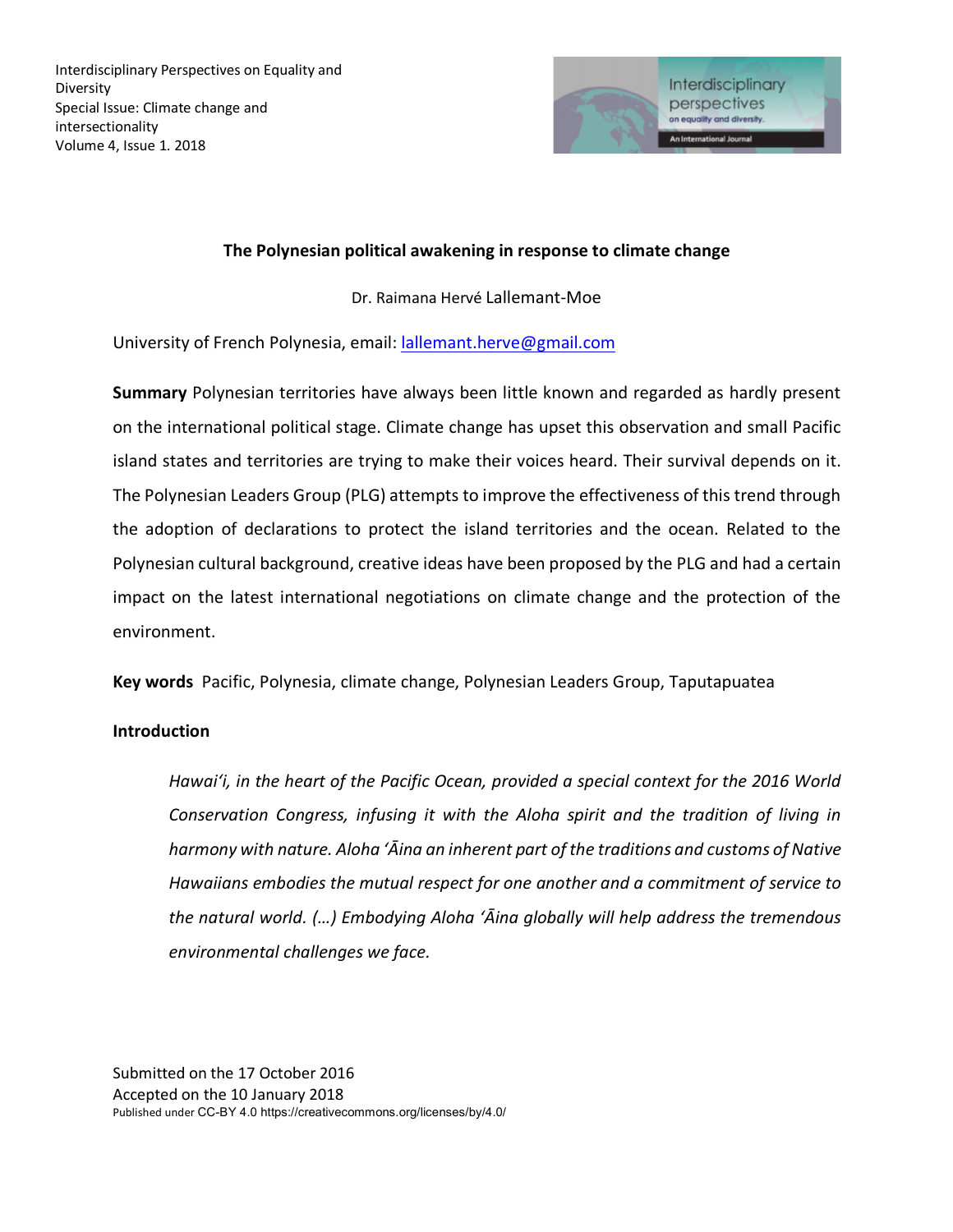

These words are taken from the Hawai'i commitments "navigating island Earth" approved at the end of the World Conservation Congress (International Union for Conservation of Nature), which took place in September 2016 in Honolulu, Hawaii. The influence of this Hawaiian philosophy on the work of thousands of non-governmental organizations and States participating in the World Conservation Congress embodies the revival and growth of Polynesian and Pacific Ocean nations on the international scene for the protection of biodiversity and the fight against climate change.

Biodiversity is a multifaceted concept and is above all the field of representations of nature we have. These representations can be diverse. They have a considerable influence on the perspective on plants and animals, and therefore the way we manage our relationship with nature. In this context, we can be confronted with various rationalities (Leveque 2008)<sup>i</sup>. Yet it is legally defined in the sixth paragraph of Article 2 of the Convention on Biological Diversity (CBD) adopted at the Rio de Janeiro Conference in June 1992, as the "*variability among living organisms from all sources including, inter alia, terrestrial, marine and other aquatic ecosystems and the ecological complexes of which they are part; this includes diversity within species, between species and of ecosystems*". Pacific Islanders have an intrinsic bond uniting them to their environment and biodiversity (Harris and Fichez 1995)<sup>ii</sup>. For example, in 1994 the Polynesian atoll of Hikueru saw its entire fauna and flora within the lagoon die within a few days during a particularly intense dystrophic event. Besides the ecological catastrophe of this event, it also caused a food crisis for local people – both in terms of access to food for subsistence and economic activities. To date, this mass mortality event of lagoon species is the perfect illustration of the relationship between the vulnerability of island biodiversity and its populations<sup>iii</sup>.

Biodiversity is highly threatened by global change (Segovia-Kueny 2009)iv. The vulnerability of the island's ecosystems has increased in recent decades under the effect of climate change pressures. Many stress phenomena for these ecosystems follow one to another today, with a rise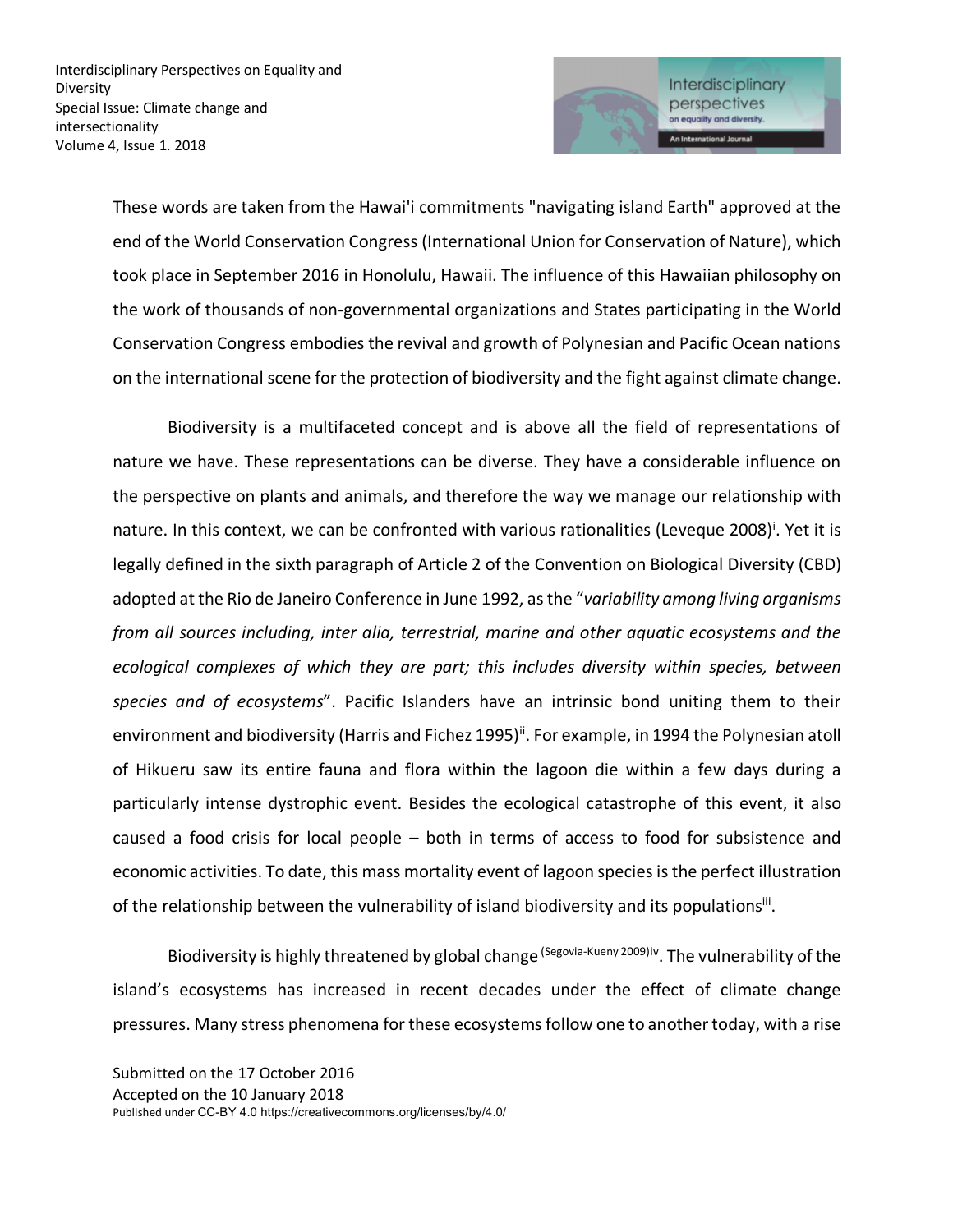

in frequency and intensity. This is exemplified by coral bleaching, which was rare before the 1980s but is frequent today. In French Polynesia, eight mass bleaching events have occurred under abnormally high temperatures during hot seasons between 1984 and 2016 (Combes 2007)<sup>v</sup>. In addition, there are other ecosystem disruptive factors such as the emergence of pathogens or toxic algae, water pollution (Arzal and Quiniou 2014)<sup>vi</sup>, or ocean acidification. These pressures on the ecosystem can lead to ecological changes that can undermine food and economic resources and consequently influence the vulnerability of local communities (Laubier  $2003$ <sup>vii</sup>.

In most extreme cases, damage to island biodiversity - human or natural induced - can provoke migration within or outside the state, like in the Makatea Atoll in French Polynesia because of the phosphate exploitation (Decoudras 2005)viii, or in Banaba Island, Kiribati (Tabucanon 2015)<sup>ix</sup>. It is anticipated that such events are likely to continue, and at present time, there is no international legal status for environmentally displaced persons. This type of migration therefore remains to be consecrated by an amendment in the international Geneva Convention of 28 July 1951 or the creation of a distinct and autonomous status under international law (Cournil 2006)<sup>x</sup>. In 2016, we must face the facts: the legal desert on climate refugee or environmental migrants will obviously endure (Kleitz 2013)<sup>xi</sup>. Thus, despite the 2008 draft Convention relating to the international status of environmental displaced persons of the "*Centre de Recherches Interdisciplinaires en Droit de l'Environnement, de l'Aménagement et de l'Urbanisme"* (CRIDEAU) (Prieur 2008)<sup>xii</sup>, or the Nansen initiative (Chevalier and Tuitjer 2015)<sup>xiii</sup>, and the adoption of the 2015 Paris Agreement on climate change, all the projects on this issue have apparently failed, either for a single overall political consensus or for the establishment of a new legal regime under general international law.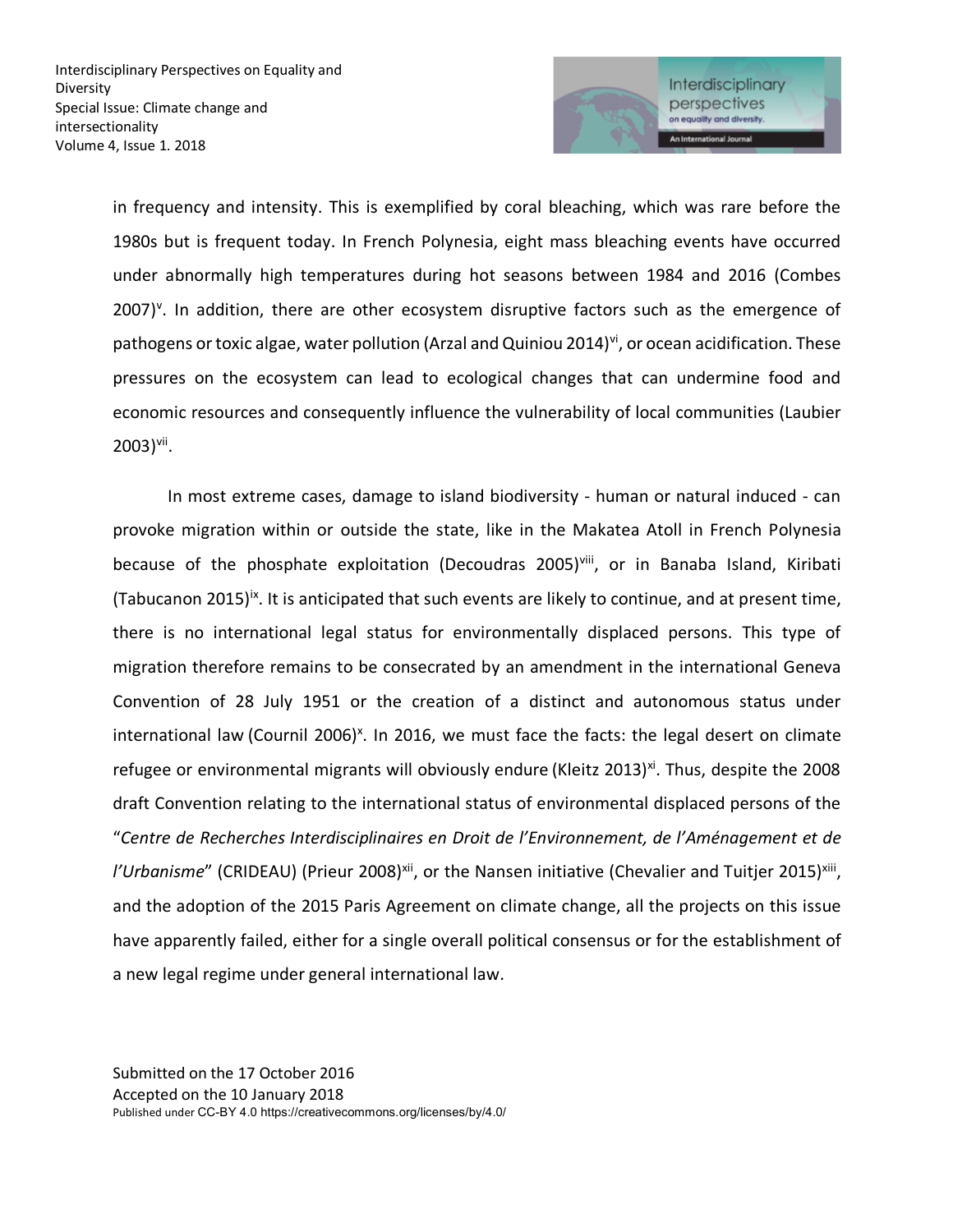

If the Paris Agreement is a remarkable step forward in the fight against climate change (Geoffron 2015)xiv, it is nonetheless true that "*the natural fragmentation of international law is a chance for states because they can serve their national interests.*" (Maljean-Dubois 2015)<sup>xv</sup>, which greatly slows down the evolution of general international law for the environment (Thieffry 2016)<sup>xvi</sup>. However, this shortcoming facilitates those most impacted by climate change to take charge of the initiative, including people of the Pacific Ocean. This area - also known as Oceania – is a large and diverse part of the world, stretching from Australia to the west to Pitcairn Island in the east (Rallu 2010)<sup>xvii</sup>. The Pacific Islands are divided into three sub-regions: Melanesia, Micronesia and Polynesia, excluding Australia and New Zealand, because of their level of development (Figure 1) (Taglioni 2004)<sup>xviii</sup>. The Pacific region is currently revitalizing "its *distinctive identity. While building structured partnerships with emerging powers (eg China, Korea, India, Turkey), the Pacific Island countries find useful, even critical to get together*" (Lechervy 2015)<sup>xix</sup>. This renewal is especially noticeable for Polynesia, which encompasses an area formed by Hawai'i in the north, New Zealand in the west and by Easter Island in the east (*Rapa Nui*), French Polynesia and its marae are located at the center (Meltz 2013)<sup>xx</sup>. This Polynesian Triangle "*is one of the founding myths of Polynesian societies (...) It is not to form or claim a Polynesian state but to be acknowledged as a group of indigenous peoples and thus to form*  themselves into a political community (Gagné, 2011: 48)." (Al Wardi 2015)<sup>xxi</sup>. By a common history (Conte 2013)<sup>xxii</sup>, cultural links between the various indigenous peoples and populations of the Polynesian triangle have always been present, but they have undoubtedly helped to build a new momentum in regional cooperation. It is mainly materialized by the increased activity of the Polynesian Leaders Group (PLG) on environmental issues.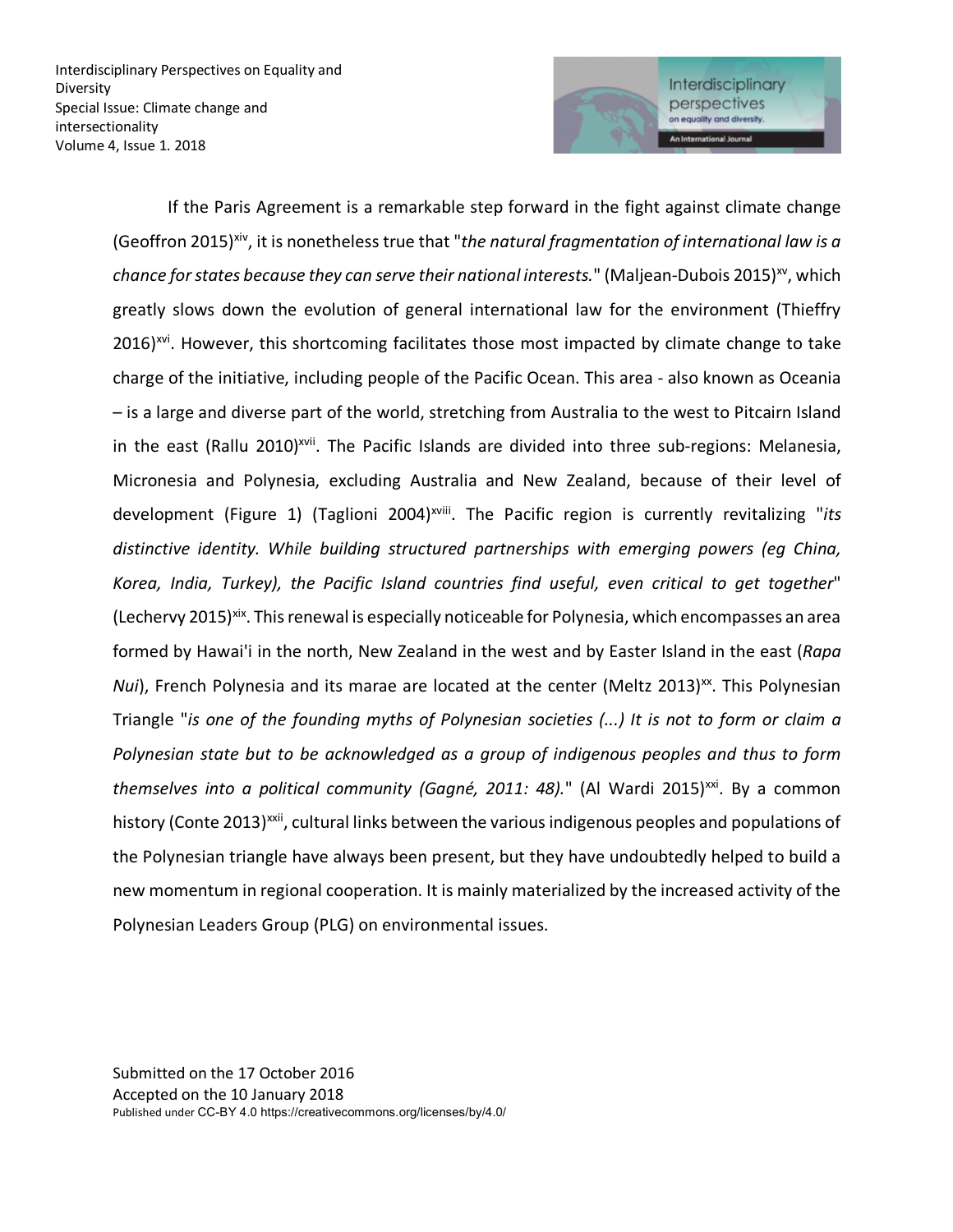



Figure 1. These strong cultural ties in the Polynesian triangle (I) have created a new dynamic for the international protection of biodiversity and the fight against climate change (II). (Cartographer Kahuroa, public domain)

### **I. Polynesian influence on international relations**

The Polynesian Leaders Group (PLG) is a newly created group, based on the objective of protecting the interests of Polynesian territories, especially for the environment (A). It is also worth noting that its range of political influence is not limited to Oceania (B).

Submitted on the 17 October 2016 Accepted on the 10 January 2018 Published under CC-BY 4.0 https://creativecommons.org/licenses/by/4.0/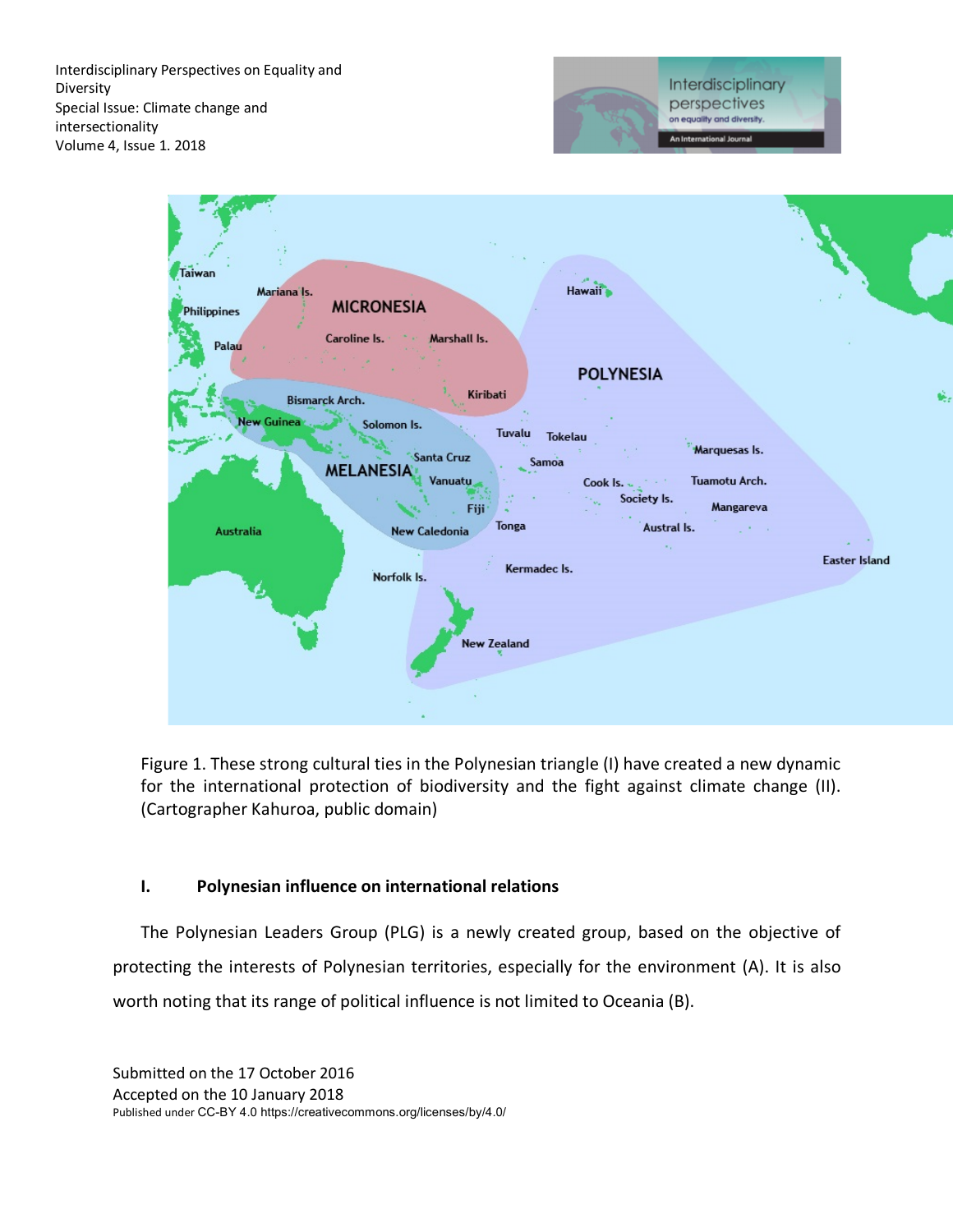

### **A. The cultural origins of the polynesian leaders group**

Established on November  $19<sup>th</sup>$ , 2011 by a Memorandum of Understanding at Apia in Samoa, the PLG is an inter-governmental cooperation group located in the Polynesian region and consisting of eight states and autonomous countries (American Samoa, Cook Islands, French Polynesia, Niue, Samoa, Tokelau, Tonga, Tuvalu) and three observer members (Hawai'i, New Zealand, Easter island). With an initial quiet activity, PLG became known worldwide with the adoption of the declaration *Taputapuatea* on July 16<sup>th</sup>, 2015 and the declaration for the ocean adopted on the 28<sup>th</sup> of June 2016, both texts being primarily based on the cultural ties of the Polynesian triangle.

As stated by Sémir Al Wardi, "*Samoan Prime Minister Tuilaepa Lupesoliai Sailele Malielegaoi, insisted in his call for Polynesian leaders in 2011 on the importance of heritage and*  common culture as the foundation of this regional group." (Al Wardi 2015)<sup>xxiii</sup>. This shared cultural heritage is emphasized in the *Taputapuatea* declaration of the 16th of July 2015. The text, finalized on the island of Raiatea in French Polynesia, is also known under the designation of PACT (Polynesia Against Climate Threats). Compelling evidence for the cultural symbolism of the declaration, it was specifically adopted in the *Taputapuatea marae*, the cultural, historical and religious center of the entire Polynesian Triangle (Robineau 2009)*xxiv*.

This text divided into six main items is preceded by a preamble stating the unitary nature of the Polynesian populations by highlighting that the "*people of the canoe*" is the "*largest ocean in the world*". The drafters of this statement do not hesitate to go further, claiming that the PLG is "*the voice of the Pacific Ocean*", confirming the will to revitalize regional cooperation and give a central place to the PLG in the pantheon of Oceania organizations. In fact, this area has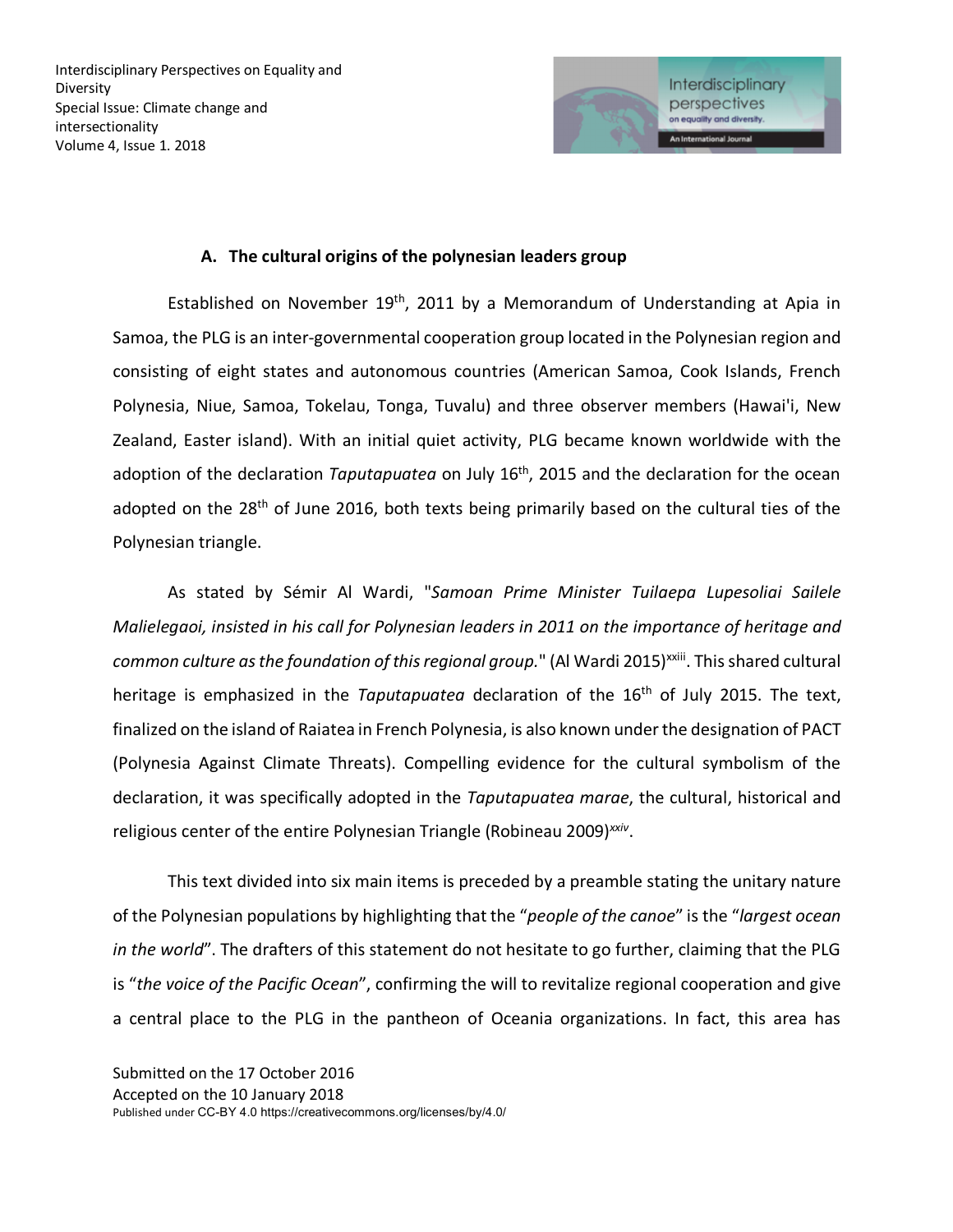

traditionally been influenced by the Pacific Islands Forum (PIF), the Secretariat of the Pacific Community (SPC) (Huffer 1997)<sup>xxv</sup>, even - to a lesser extent - by the Melanesian Spearhead Group  $^{(MSG)}$  (Mrgudovic 2015)<sup>xxvi</sup>. The PLG is not more important than the organizations aforementioned (and quite new), but it is the first time Polynesians are gathering into this kind of regional group. If cultural ties between Polynesians form the basis of the PLG and its actions, the preamble of the declaration rightly emphasizes the risks caused by climate change and the loss of biodiversity "*that threaten the foundation of our identity as Polynesian peoples*" and may cause "*the loss of a territory containing a unique natural and cultural heritage in the world*". Biodiversity and culture are portrayed as being fusional in the Polynesian triangle. In its preamble and five subdivisions, the declaration on the ocean "*Te Moana O Hiva*" (the people of the ocean) adopted in Papeete (French Polynesia) on June  $28<sup>th</sup>$  2016 states the importance of culture in the actions of the PLG. This text also emphasizes the importance of the ocean on cultural identity and social cohesion of all the Polynesians and therefore the need to protect it.

# **B. The PLG influence on international negociations about climate change**

These aforementioned PLG declarations are not just a list of grievances and they also offer a set of political, economic and legal strategies for the preservation of the environment of the Polynesian territories. Like the significant doctrinal work done before (Savin 2015)<sup>xxvii</sup>, PACT's proposals were originally drafted in preparation for the 21st Conference of Parties to the Framework UN Convention on Climate Change (COP21), held from November 30 to December 12 of 2015 (Michelot 2016)<sup>xxviii</sup>.

Alongside the other proposals and based on the declaration of *Taputapuatea*, PLG has had a real influence on the final drafting of the Paris Agreement on Climate Change, notably regarding the purpose of containing global warming to 1.5 ° C and the inclusion of the ocean.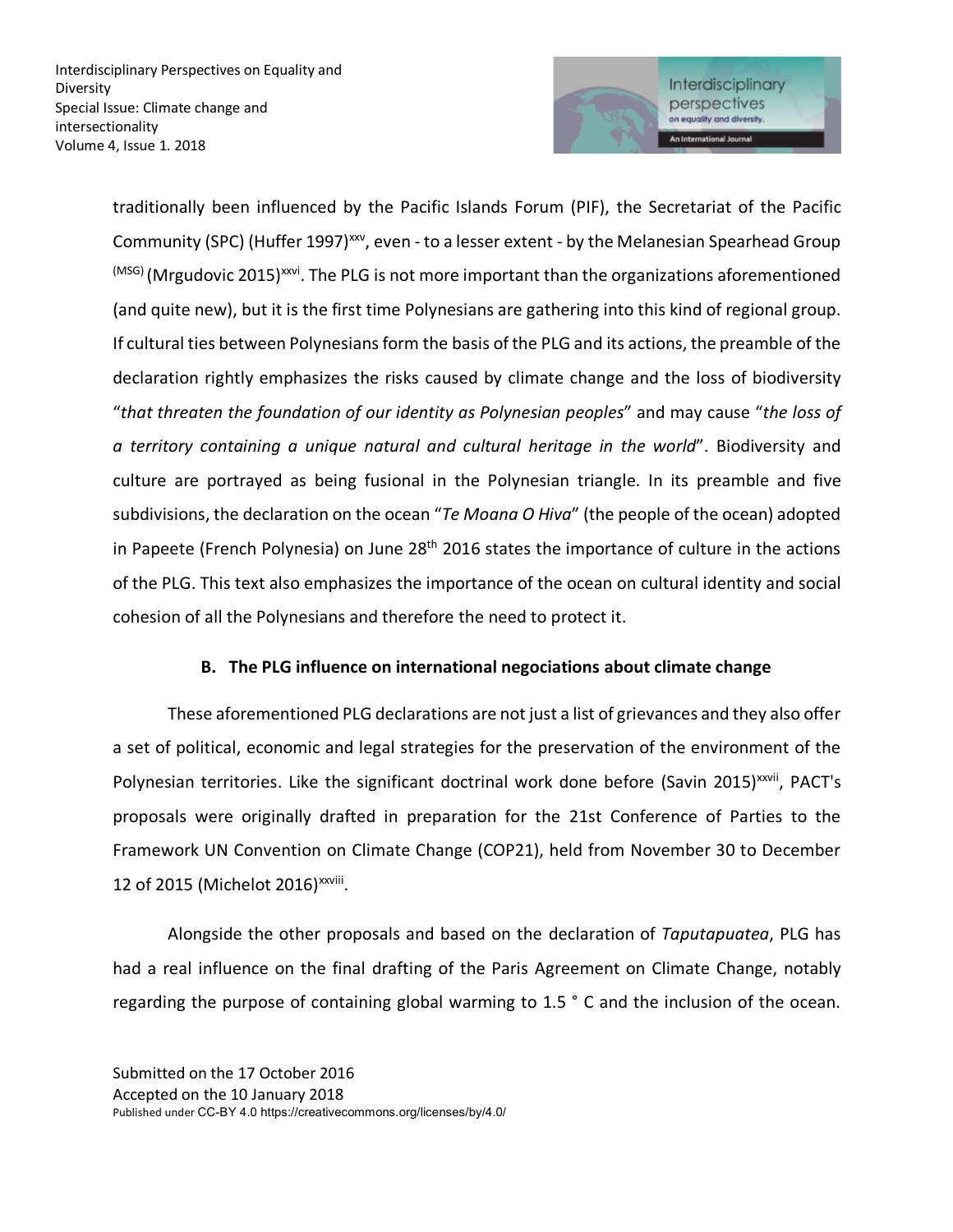

Thus, contrary to what was originally planned, the fourteenth paragraph of the aforementioned Agreement ultimately mentions the importance of ensuring the integrity of all ecosystems, including oceans" and Article 2 (1/a) provides that it is necessary to continue "efforts to limit the rise in temperatures to 1.5 ° C above pre-industrial levels, provided that this would significantly reduce the risks and effects of climate change. This important contribution was explicitly mentioned by the President of the French Republic, François Hollande, present in Taputapuatea in February 2016:

*It is also here that the COP21, the climate conference, finally played. We all said this is the Paris Conference; perhaps we should reassess this designation by saying that it is also the conference of the Marae of Taputapuatea since it is there that there has been that famous declaration (...). All Polynesian leaders gathered here around this vast area, to call the world to make commitments for the planet. Because it is also here that you have to suffer from warming, this is where you have to fear rising waters. It is from here that finally was launched, but that everything can be destroyed if we do nothing*.

Following the Paris agreements on climate change, the adoption of the Declaration on the ocean "*Te Moana O Hiva*" is deeply influenced by the 2015 negotiations for COP21. Thus, the members of the PLG call on the international community to consider Polynesian issues, justifying their requests through the specific provisions adopted in the Paris agreement. The actions of the PLG were dedicated to the negotiations of the COP22 ( $7<sup>th</sup>$  -  $18<sup>th</sup>$  November 2016, Marrakech -Morocco). The "*Te Moana O Hiva*" declaration on ocean also has been labeled as a COP22 event and therefore received the institutional support of the Steering Committee. The political, economic and legal content of the two statements adopted by the PLG was relayed more easily to the international community.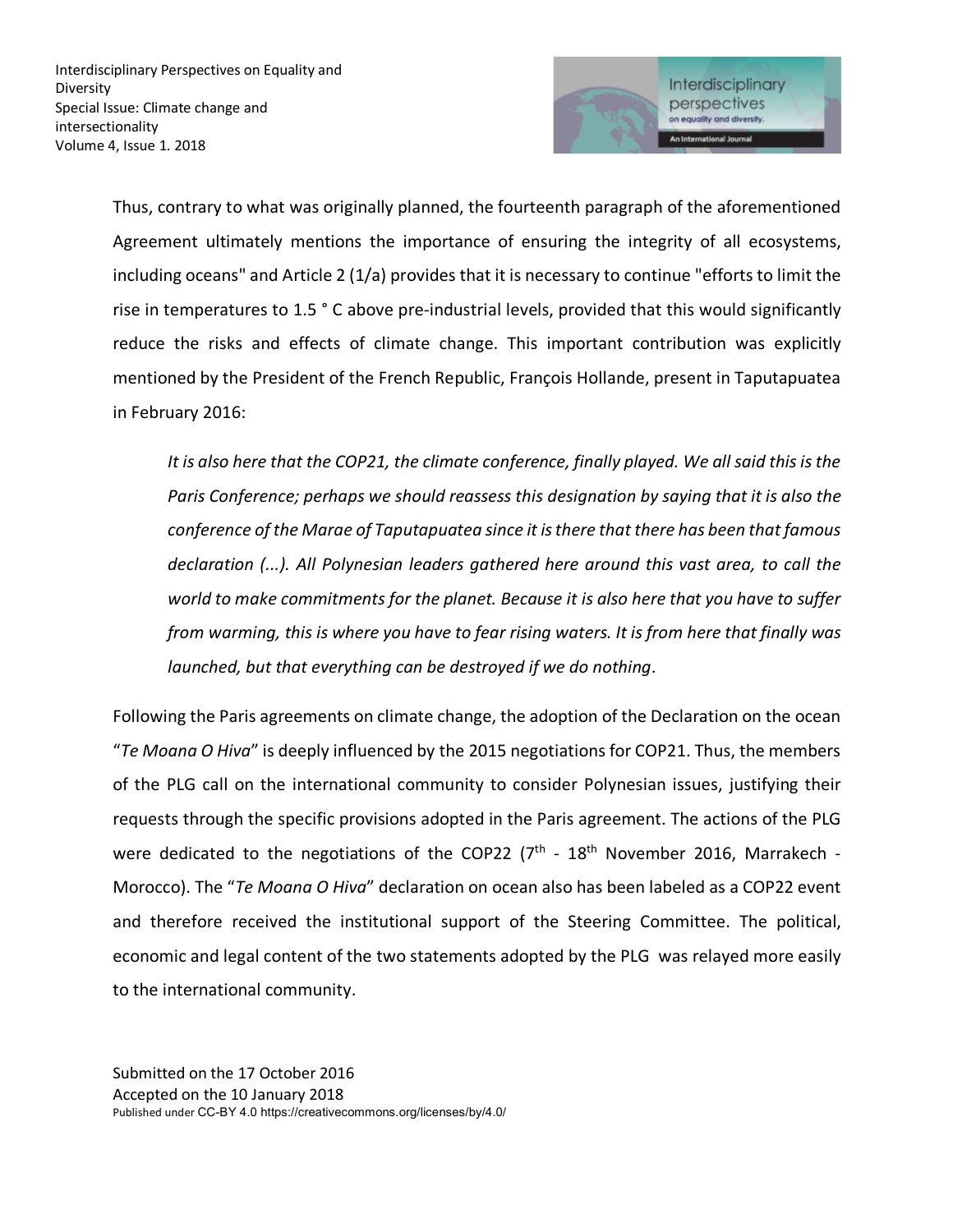

The declarations of *Taputapuatea* and "*Te Mana O Hiva*" go beyond a call for help to developed countries and highlight indigenous proposals to fight against climate change and protect the ocean.

## **II. The legal proposals of the two PLG statements**

Despite the gap of almost a year and different labels, the legal proposals of the *Taputapuatea* and "*Te Moana O Hiva*" declarations remain relatively similar. They cover the creation of an instrument for "loss and damage" and the implementation of specific assistance (A) and the "freezing" of baselines and the symbolic creation of a common maritime space for the countries of the Polynesian triangle (B).

## **A. The implementation of a specific assistance and responsibility**

The term "loss and damage" is related to permanent damage and loss due to the impact of climate change. Mitigation policy and adaptation aims to minimize the risk of this impact, but it is impossible to exclude it completely. The Bali Action Plan of 2007 was the first document to refer to loss and damage. Small island states of the Pacific through the Alliance of Small Island States (AOSIS) contributed to this concept in 2008, through a document arguing for an international approach for this mechanism $x$ <sup>xxix</sup>. Finally, at the COP19 of Warsaw in 2013, the International Mechanism on loss and damage was adopted. However, it is focused on the risk management component and especially enhancing knowledge about this type of management, strengthening coordination and the synergies between stakeholders and facilitating actions and support. This mechanism has been confirmed in the article 8 of the Paris Agreement, although it should be noted that the creation of a binding financial compensatory mechanism as advocated by the small island states and the PLG in the PACT is not yet scheduled. Members of the

Submitted on the 17 October 2016 Accepted on the 10 January 2018 Published under CC-BY 4.0 https://creativecommons.org/licenses/by/4.0/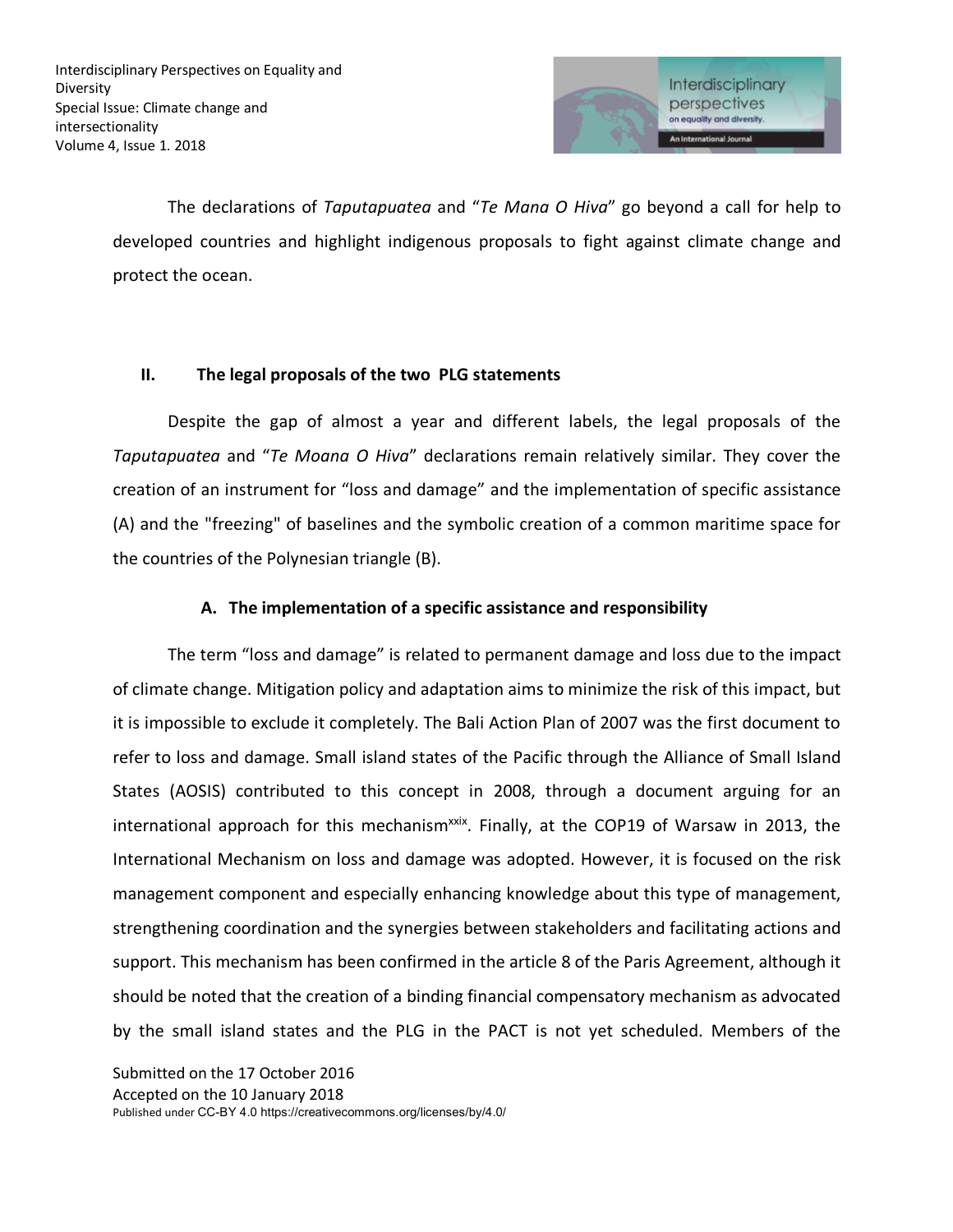

Polynesian triangle therefore logically call for the improvement of the Warsaw international mechanism in the "*Te Moana O Hiva*" declaration.

The proposal for the creation of emergency assistance and early warning mechanisms, as stated in the fourth paragraph of the declaration of *Taputapuatea*, aims to make the outside help more effective for environmental disasters (Prieur 2012)<sup>xx</sup> in Oceania. This type of request is classic and does not specify its implementation, although it should be mentioned that the "*Te Mana O Hiva*" declaration emphasizes on the technical aspect of this assistance, requesting a better capacity building of Pacific Island countries (Lamari and Lucas 2015)<sup>xxxi</sup> corresponding to the statement of article 11 of the Paris agreement. However, it should be noted that to keep from falling into the shortcomings of existing aid mechanisms, it would be imperative to consider the establishment of an international legal principle of assistance (Lallemant-Moe 2015)<sup>xxxii</sup>.

### **B. The recognition and protection of the Polynesian maritime areas**

The Polynesian maritime space covers an area of more than 10 million  $km^2$ , if we take into account all the exclusive economic zones (EEZ) of the island countries of the region (Lucchini 1998)<sup>xxxiii</sup>. This maritime area is determined from the "baselines". The normal baseline under the United Nations Convention on the Law of the Sea (UNCLOS) is the simple monitoring of coasts. For some island states recognized the possibility of obtaining archipelagic baselines. Part IV (Articles 46 to 54) of the CMB defines the archipelagic baselines as "*joining the outermost points of the outermost islands and drying reefs of the archipelago*". Such baselines significantly increase the maritime area of the Archipelagic State. However, rising sea levels may have important consequences for these baselines and on the maritime space of the Polynesian countries. If an island is defined by UNCLOS as "*a naturally formed area of land, surrounded by water, which is above water at high tide*", the risk of storm surges linked to climate change is real and some atolls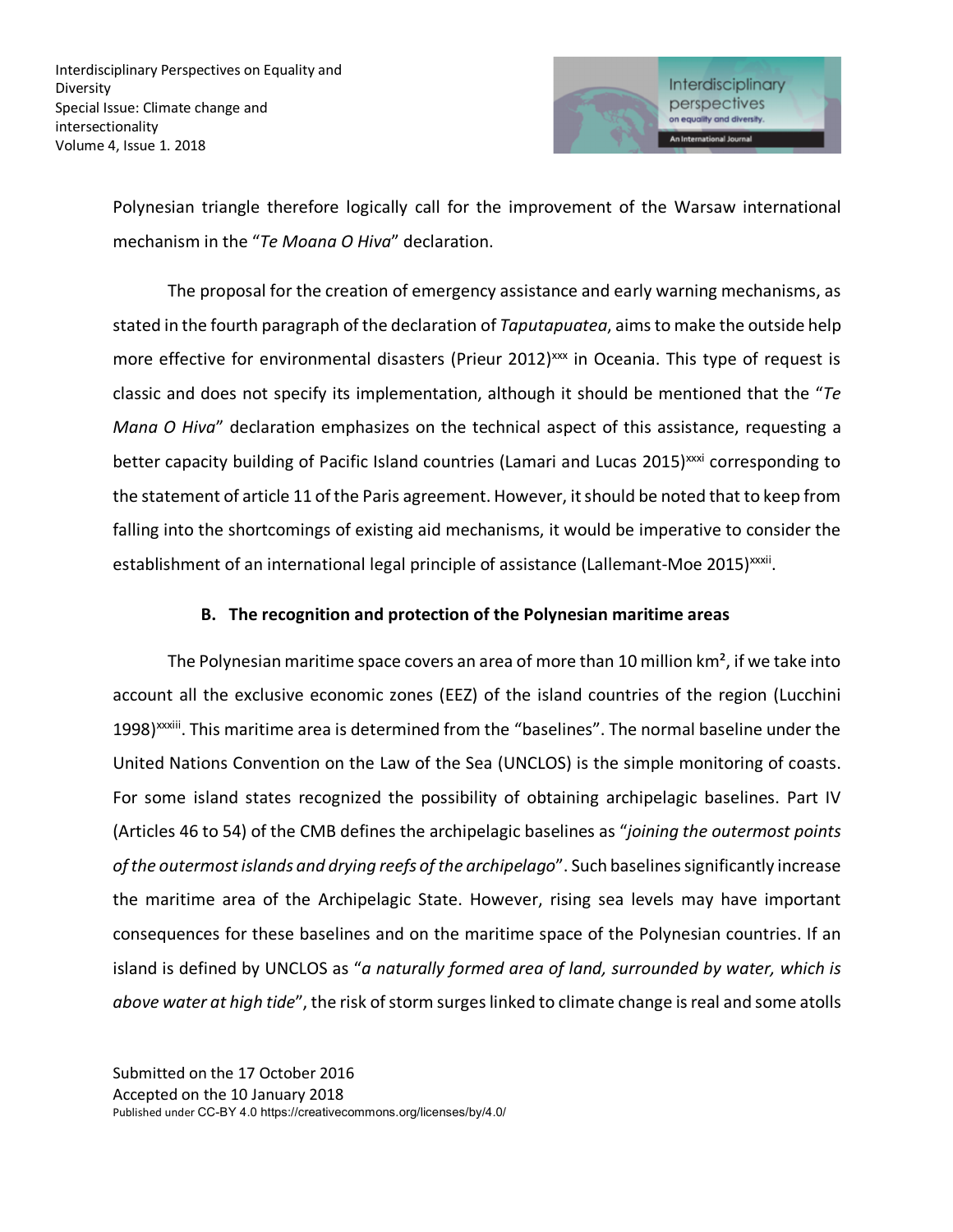

in the Pacific have already been flooded in serious weather events (Longepee 2015)<sup>xxxiv</sup>. The loss of some atolls could lead to a sudden change of the baselines for the Polynesian States, which would result in a significant reduction in their maritime zones (Gerrard and Wannier 2013)<sup>xxxv</sup>. In response, the PLG offers in the *Taputapuatea* declaration to amend CMB and "freeze" the Polynesian baselines (Rayfuse 2013)<sup>xxxvi</sup> and "*permanently secure (...) regardless of the rising sea level*" (point 4 of PACT).

This solution is even more important because the Pacific Ocean is a source of greed for the exploitation of underwater mineral resources (Descleves 2013)<sup>xxxvii</sup>. The increasing interest in deep-sea mining in the Pacific is likely to be an increasing issue, the impacts of which are unknown. For example, a recent estimate for nodules within the Cook Islands EEZ is that there are 10 billion tons of this kind of resources in this area and in November 2009, the Cook Islands Parliament passed the Seabed Minerals Act. Therefore, any reduction of Polynesian maritime spaces could serve the interests of developed States (Aloupi 2013)<sup>xxxviii</sup>. While the integration of a new agreement within the UNCLOS appears to be the most appropriate legal option, changing the rules of the law of the sea has usually been the subject of tensions among the international community (Morgera 2007)<sup>xxxix</sup>. It is therefore unlikely that the UNCLOS will be amended in the short term. PLG members also decided to call "*Te Moana O Hiva*" the continuous space of their EEZ, with a combined area of 10 million square kilometers. As we have already discussed, the name of this space is the title of the declaration of the 26<sup>th</sup> of June 2016. While at first glance this claim is manifestly deprived of legal effect, it aims to recognize the area as one of the largest carbon sinks in the world (Boulier and Simon 2010)<sup>xl</sup>. Despite this emphasis on the ocean, this aspect was hardly integrated into the Paris Agreement, which pushed the PLG to dedicate their last declaration to the protection of the ocean ecosystem. The statement "*Te Moana O Hiva*" also specifies that the huge Polynesian maritime area is beneficial for the international fisheries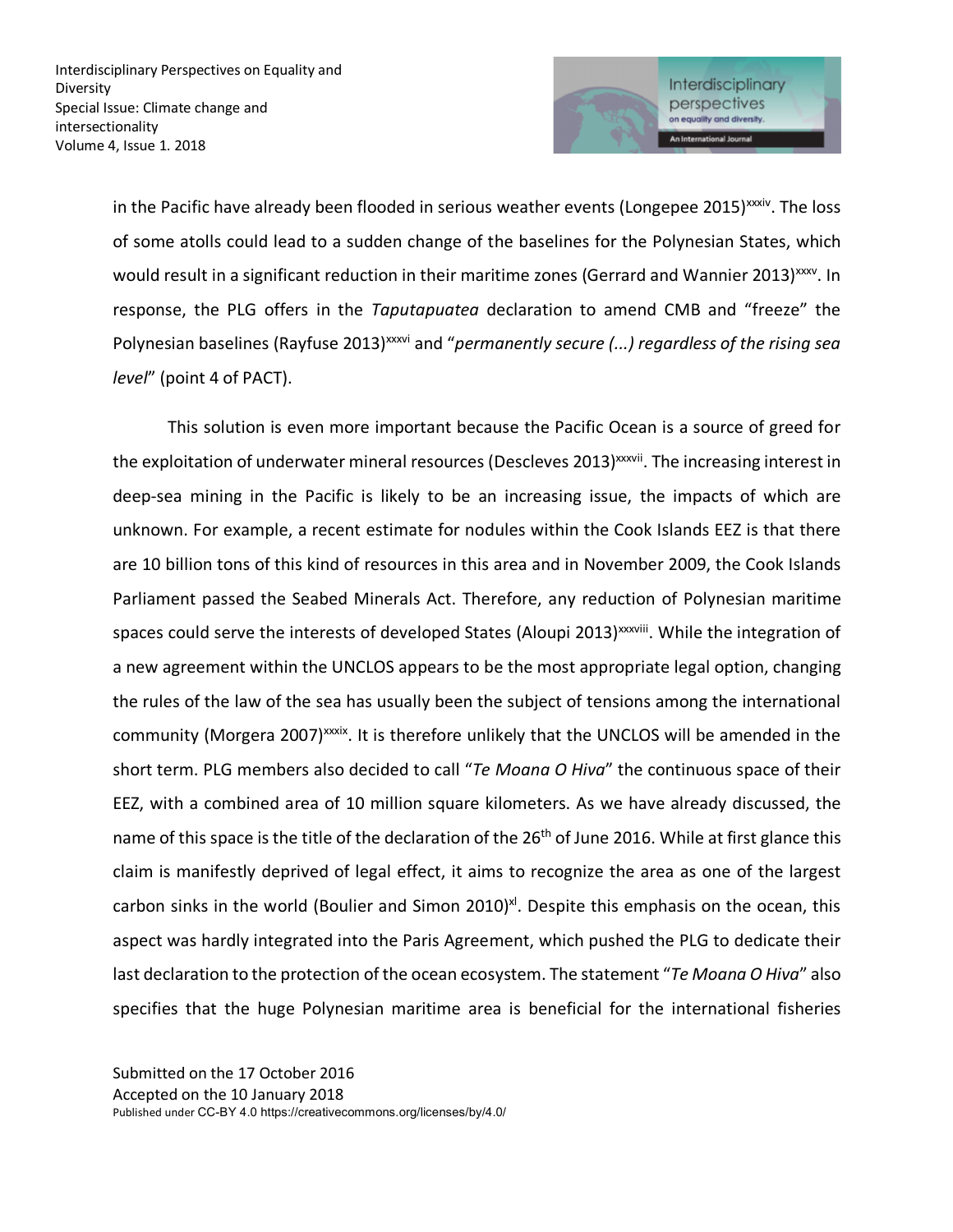

through setting up managed marine areas and helps the prevention against overfishing. The Polynesian region is a leader in creating large marine protected areas<sup>xii</sup> as recalled in the Hawai'i commitments by the IUCN in 2016:

*The United States of America on August 31, 2016 expanded the Papahānaumokuākea Marine National Monument, making it the biggest protected area on the planet at 1,508,670 km2. French Polynesia announced the creation of Taini Atea, a marine managed area covering their entire economic exclusive zone, a 5,000,000 km2 area nearly half the size of Europe, building on the traditional management system of rāhui.*

Several other examples can be quoted as the creation of the Cook Islands Marine Park in 2012 for 1.1 million square kilometers of the country's EEZ, or the 2015 Palau National Marine Sanctuary of 500,000 square kilometers. All of these illustrations proves a long tradition of ocean governance in the Pacific.

PLG therefore calls on the international community for the protection of Polynesian territories and maritime spaces, like the present effort on the establishment of a binding international instrument in the United Nations Convention on the Law of the Sea, for the preservation and sustainable use of marine biodiversity into non-sovereign areas and protection of the high seas. According to PLG members, these actions must logically be complemented by a financial support with the aim of maintaining the efforts already made. The "*Te Moana O Hiva*" declaration requests the creation of a "Blue Ocean Fund" that would fit into the Green Climate Fund (Teller 2015)<sup>xlii</sup>. The goal is not to create an independent mechanism, but to allocate part of the funds for the protection of the ocean and in favor of territories participating in this effort. This claim is in line with the action to have an official recognition of the notion of "Blue Carbon" (the carbon stored in coastal and marine ecosystems), the promotion of which is carried out in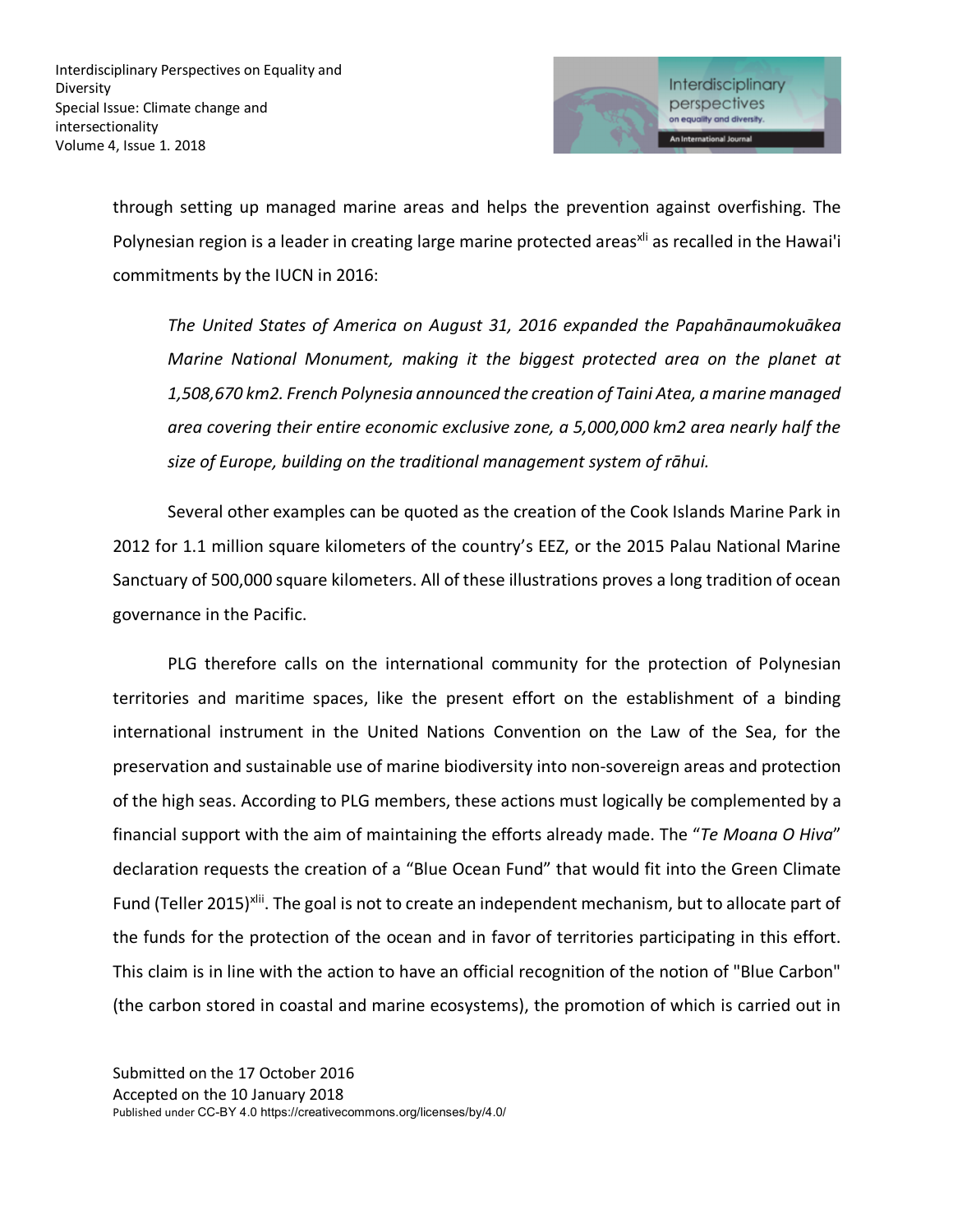$\overline{a}$ 



particular by the International Blue Carbon Initiative (a coordinated, global program focused on mitigating climate change through the conservation and restoration of coastal and marine ecosystems).

Based on strong cultural ties, the countries of the Polynesian triangle and more generally all small Pacific Islands have entered a renewed regional cooperation phase. The revitalization of the PLG and the latest declarations adopted on the fight against climate change and the move for ocean protection are evidence of this new dynamic. However, the risk of biodiversity loss and environmental migration are far from being resolved and the new Pacific political unity should be a stepping-stone for more ambitious objectives, such as the creation of a regional agreement on these issues. This is an unprecedented opportunity for the Pacific territories and the Polynesian triangle to finally become actors and even precursors in climate change law.

<sup>i</sup> LEVEQUE (C.), *La biodiversité au quotidien : le développement durable à l'épreuve des faits*, Quae, 2008, p. 11- 12.

ii *Déclaration des communes de la Polynésie française sur le changement climatique*, 22nd Congress of the French Polynesia municipalities, 2 to 5 August 2010.

iii HARRIS (P.) et FICHEZ (R.), *Observations et mécanismes de la crise dystrophique de 1994 dans le lagon de l'atoll d'Hikueru (Archipel des Tuamotu, Polynésie française)*, Issue 45, ORSTOM, 1995.

iv SEGOVIA-KUENY (S.), *Enjeux du changement climatique*, AFNOR, 2009, 299 pp.

<sup>v</sup> COMBES (C.) et al., "Variation spatiale du blanchissement corallien autour de l'île de Moorea (Polynésie française) : influence de la localisation et de la profondeur", in*. Comptes Rendus Biologies*, Vol. 330, Issue 2, 2007, Pages 171–181.

vi ARZAL (G.) et QUINIOU (F.), *Plancton marin et pesticides. Quels liens?*, Quae, 2014, p. 95.

vii LAUBIER (L.), "Changement et vulnérabilité des peuplements marins côtiers", in. *Comptes Rendus Geoscience*, Vol. 335, Issue 6–7, 2003, p. 561–568.

viii DECOUDRAS (P-M) et al., "Makatea, atoll oublié des Tuamotu (Polynésie française): de la friche industrielle au développement local par le tourisme", in. *Les cahiers d'outre-mer*, 2005, p. 189-214.

ix TABUCANON (G.), "Minority Rights Protection for Environmentally Displaced Populations, The Banaban Resettlement in Fiji", in. BLAISE (S.), DAVID () et DAVID (C.) *Le développement durable en Océanie, vers une éthique nouvelle?*, coll. Espace & Développement durable, PUAM, 2015, p. 581.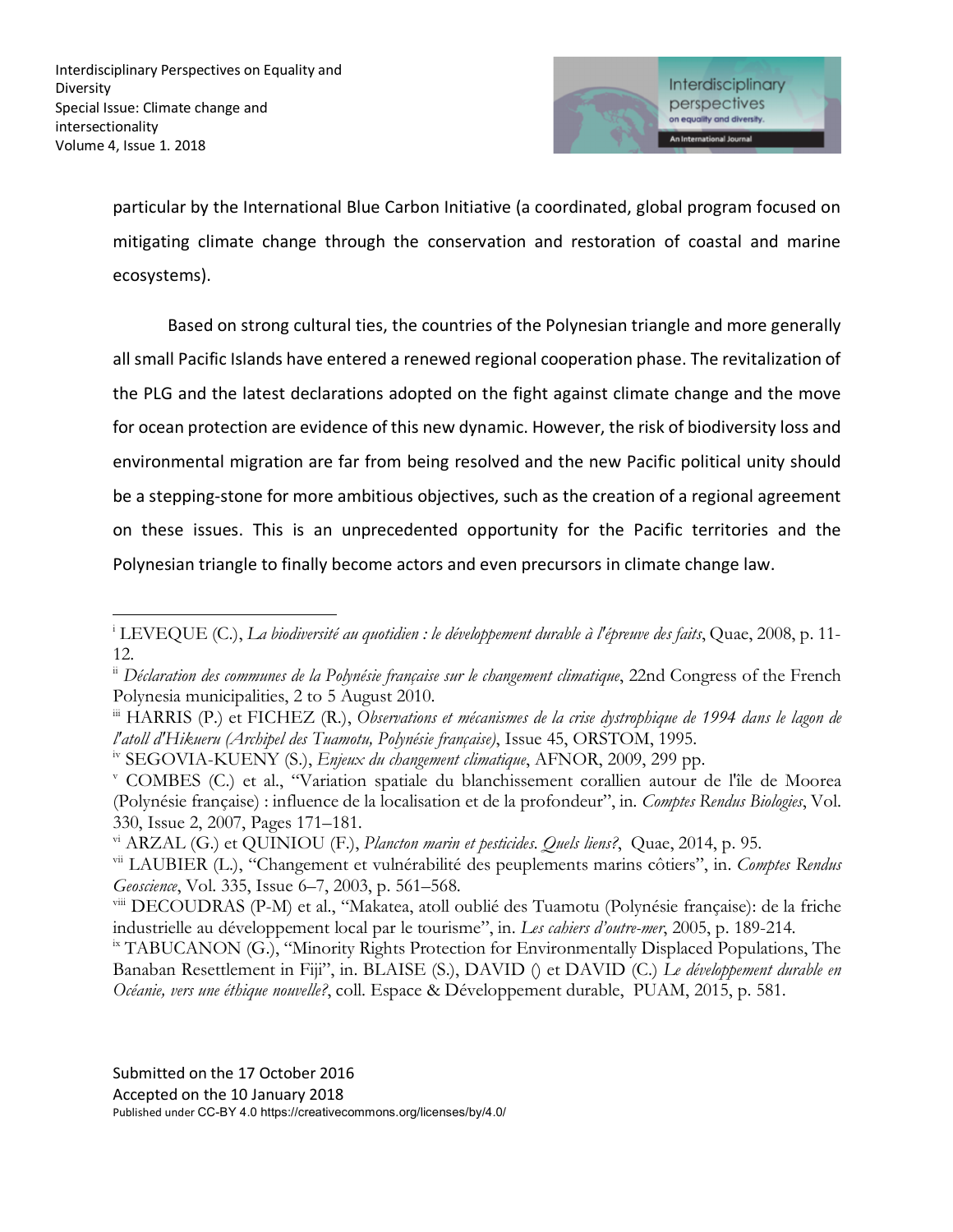

 $\overline{a}$ <sup>x</sup> COURNIL (C.), "Les réfugiés écologiques : Quelle(s) protection(s), quel(s) statut(s) ?", in. *Revue du droit public*, Issue 4, 2006, p. 1035.

xi KLEITZ (C.), "Désert juridique pour réfugié climatique", in. *Gazette du Palais*, Issue 297, 2013.

xii PRIEUR (M.) et al., "Projet de Convention relative au statut international des déplacés environnementaux", in. *Revue européenne de Droit de l'environnement*, Issue 4, 2008, p. 381.

xiii CHEVALIER (E.) et TUITJER (L.), "L'initiative Nansen. Le développement d'un agenda international de protection des populations déplacées à travers les frontiers", in. COURNIL (C.) et VLASSOPOULOS (C.), *Mobilité humaine et environnement : du global au local*, Quae, 2015, p. 141.

xiv GEOFFRON (P.), "COP 21 : quelle stratégie de lutte contre le changement climatique dessine l'Accord de Paris ?", in. *Vie & sciences de l'entreprise*, Issue 200, 2015, p. 10-25.

xv MALJEAN-DUBOIS (S.), "Quel droit international face au changement climatique ?", in. *Recueil Dalloz*, 2015, p.2263.

xvi THIEFFRY (P.), "L'accord de Paris sur le changement climatique : quelles contraintes ?", in. *Recueil Dalloz*, 2016, p.304.

xvii RALLU (J-L.), "La démographie de l'Océanie des années 1950 aux années 2000. Synthèse des changements et bilan statistique", in. *Populations*, ISSUE 1, vol. 65, 2010, p. 9-115.

xviii TAGLIONI (F.), "La coopération régionale dans l'Océanie insulaire : des processus polymorphes", in. *Les Cahiers d'Outre-Mer*, Issue 225, 2004, p. 53-74.

xix LECHERVY (C.), "L'intégration régionale de la France dans le Pacifique océanien, une diplomatie multimodale", Journal de la Société des Océanistes, Issue 140, 2015, p. 105-121

xx MELTZ (R.), "Du protectorat à l'annexion. La lente « pacification » des Îles Sous-le-Vent (Polynésie), 1880-1897 », in. *Monde(s)*, Issue 4, 2013, p. 233-250.

<sup>xxi</sup> AL WARDI (S.), "Un peuple divisé ou les relations internationales dans le monde polynésien", in. *Journal de la Société des Océanistes*, Issue 140, 2015, p. 75-87.

xxii CONTE (E.), "Le Pacifique d'avant le contact : un espace de culture globale ?", in. *Hermès*, Issue 65, 2013, p. 27-29.

xxiii AL WARDI (S.), "Un peuple divisé ou les relations internationales dans le monde polynésien", op. cit. *supra*, p. 75-87.

xxiv ROBINEAU (C.), "Marae, population et territoire aux îles de la Société. Le réseau mā'ohi", in. *Le Journal de la Société des Océanistes*, Issue 128, 2009, p. 79-90.

xxv HUFFER (E.), "Pirogues et porte-avions : les relations internationales dans le Pacifique Sud", in. *Tiers-Monde*, vol. 38, Issue 149, 1997, p. 35-55.

xxvi MRGUDOVIC (N.), "Le groupe du Fer de Lance mélanésien face à ses défis", in. *Journal de la Société des Océanistes*, Issue 140, 2015, p. 59-74.

xxvii SAVIN (P.), « Le droit constitutionnel à un environnement sain à l'aune de la COP21 », in. *Constitutions*, 2015, p.442.

xxviii MICHELOT (A.), "La justice climatique et l'Accord de Paris sur le climat", in*. Revue juridique de l'environnement*, Issue 1, vol. 41, 2016, p. 71-79.

xxix AOSIS Proposal to the AWG-LCA Multi-Window Mechanism to Address Loss and Damage from Climate Change Impacts, 2008; Subsidiary Body on Implementation (SBI) Submission of Nauru on

Submitted on the 17 October 2016

Accepted on the 10 January 2018

Published under CC-BY 4.0 https://creativecommons.org/licenses/by/4.0/